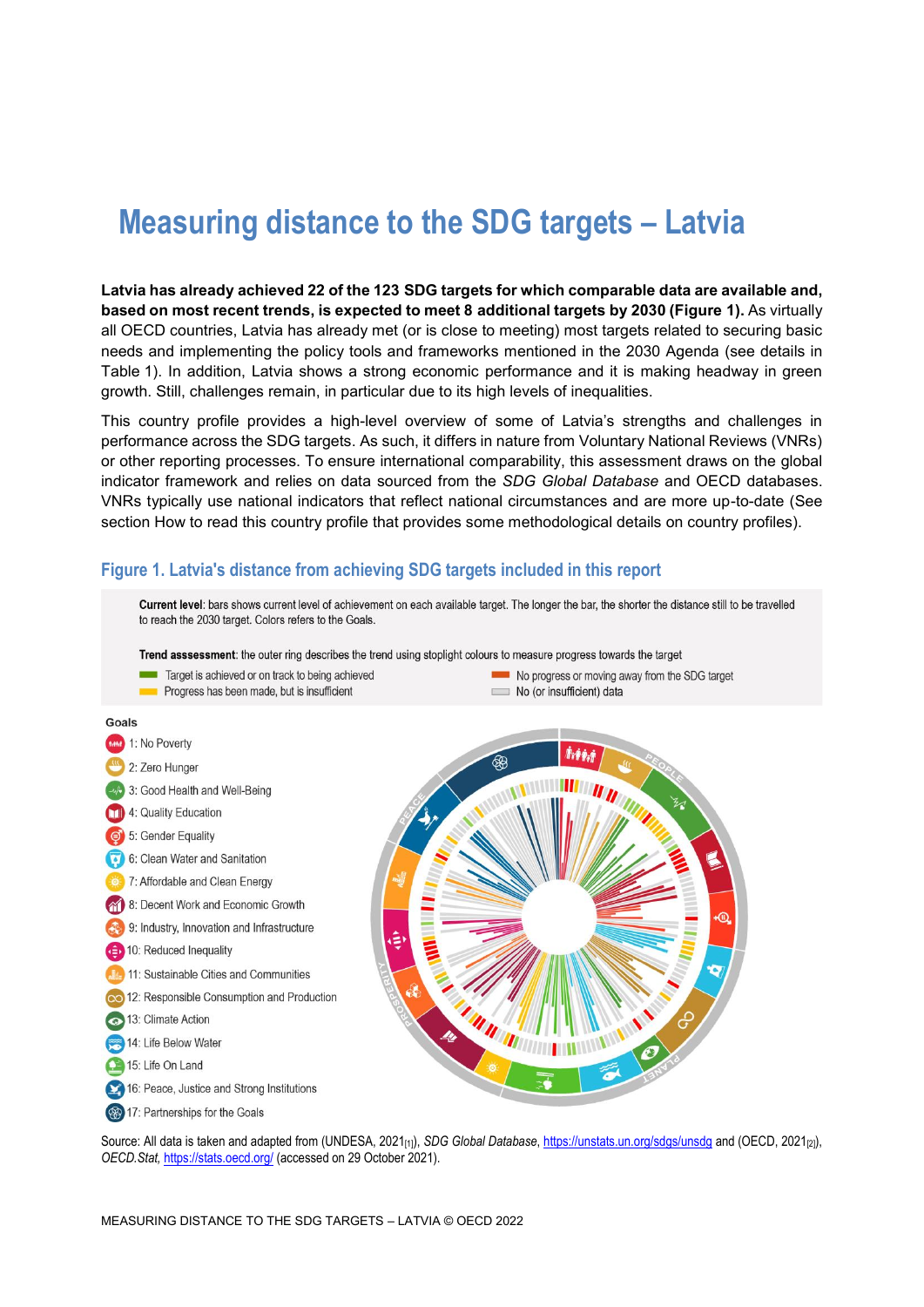# **Main strengths**

**Latvia is a fast growing economy.** On average, over the past 15 years, both GDP per capita and labour productivity increased by around 2.6% a year (Target 8.1). As other small OECD economies, foreign trade and foreign direct investment are an integral part of its growth model. Latvia also shows strong achievements in foreign trade with developing countries and market openness (Targets 10.a and 17.12).

**Latvia has come a long way in improving its environmental performance.** Implementation of the EU environmental directives and major investment have been key drivers of progress. Almost half of the country's electricity generation and of its total final energy consumption comes from renewable sources (Target 7.2). In addition, energy intensity has declined significantly over the past decade (Target 7.3), and is now around the OECD average. Changes in the energy mix and improved energy efficiency (but also to its small industrial base and relatively low incomes), GHG emissions declined in the early 2010s and have stabilised since then despite sustained economic growth (Target 13.2). When it comes to biodiversity, protected areas cover 18% of the terrestrial area and 16% of the territorial sea, above the 2020 Aichi Biodiversity Targets. In addition, virtually all the freshwater, terrestrial and marine areas that are considered as key for biodiversity are protected (Targets 14.5 and 15.1). Latvia has also implemented some of the policy instruments listed under the Planet category, including on harmful subsidies to fisheries (Target 14.6) and it already implemented legislation and regulation on listed under the Aichi Biodiversity Targets (Targets 15.8 and 15.9). While the loss of biodiversity is a global concern, the conservation status of major species in Latvia is better than in most OECD countries (Target 15.5).

# **Main challenges**

**Latvia reports comparatively high poverty and more could be done to foster inclusion.** Latvia has one of the highest poverty rates in the OECD and this rate that has been increasing over the past decade. Relative income poverty rate was 16% in 2019, while multidimensional poverty rate was 21% (Targets 1.2 and 10.2). High levels of poverty are partly explained by the low level of redistribution (Target 10.4), with taxes and transfers reducing market income inequality by 18% while the OECD average is at 24%. They also relate to some of the shortcomings of the labour market. Average hourly earnings are only 60% of the OECD average (USD PPP 10 per hour in 2018) and the unemployment rate (8% in 2020) is above the OECD average (Target 8.5). Slightly more than 60% of the population believes that Latvia is a good place to live for ethnic and racial minorities (Target 10.3). In addition, Latvia only partially meets the criteria for migration policies to facilitate orderly, safe, regular and responsible migration and mobility of people (Target 10.7). Tackling gender equality will also require further efforts. The gender gap in unpaid work (120 minutes per day) remains high (Target 5.4) but it is in line with the OECD average. Women are underrepresented in the national and local parliaments (Targets 5.5 and 16.7), but are close to parity in the economic spheres – 44% of senior and middle management positions are held by women.

**Health outcomes are poor,** while out-of-pocket payments are high (Target 3.8). The distance from target on premature mortality is large (Target 3.4). The mortality rate due to suicide is well above the OECD average, and the risk of dying from non-communicable diseases (cardiovascular disease, cancer, diabetes or chronic respiratory disease) is almost twice the OECD average. Overweight and obesity are a growing concern. Around one in four adult is obese (Target 2.2). While smoking rates have been decreasing, more than 20 % of adults smoke daily (Target 3.a). Alcohol consumption remains a major public health issue, even though it fell by one quarter between 2012 and 2019 due to stricter alcohol control measures targeting younger people (Target 3.5). In addition, road traffic accidents (Target 3.6) and air pollution (Target 3.9) weigh heavily on health outcomes.

**Latvia also has some distance to travel to meet some targets relating to cities (Goal 11).** The overcrowding rate (at 33% in 2019) was three times the OECD average (Target 11.1). In addition, while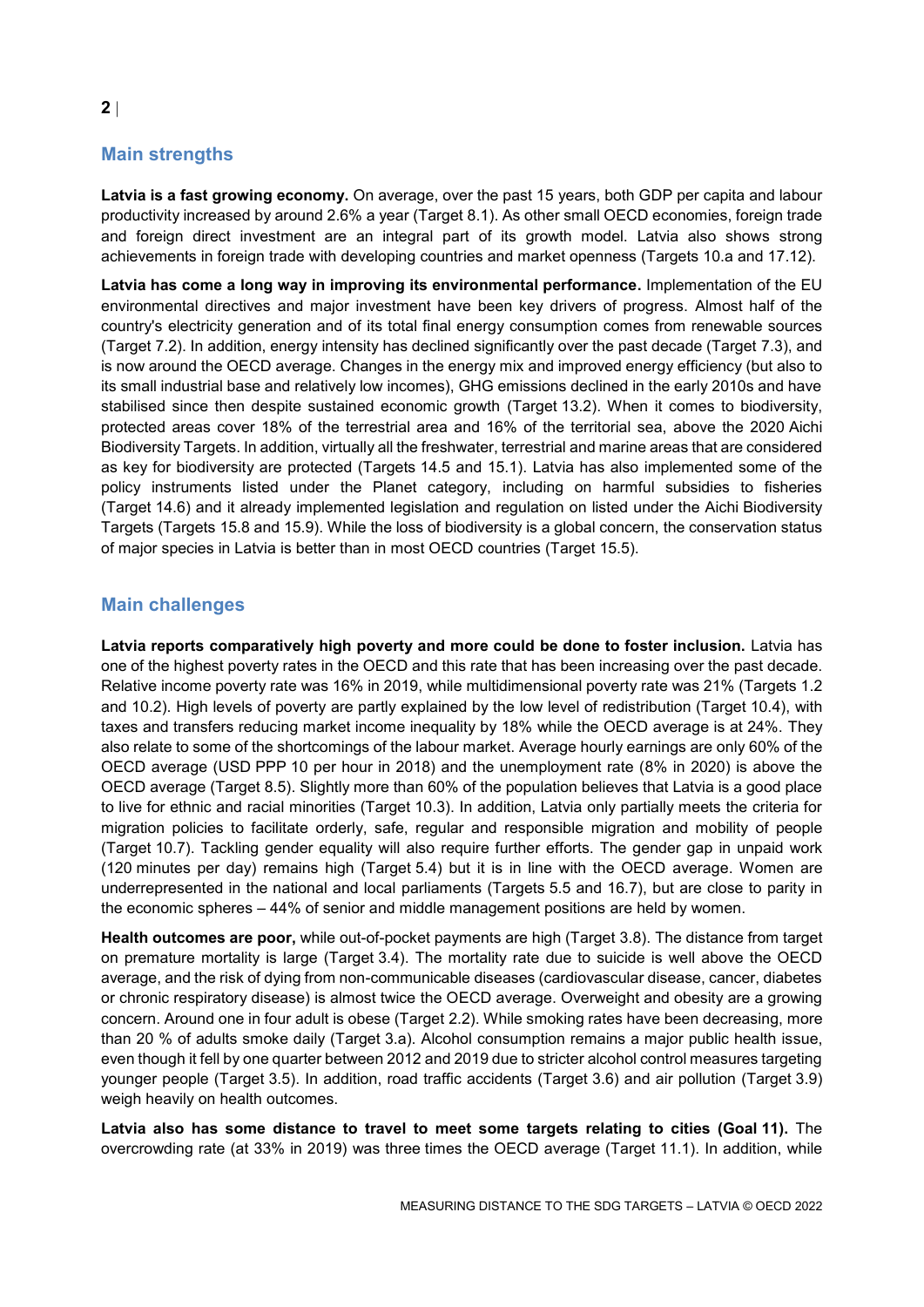built-up area per capita remains well below the OECD average, it increased over the past decades at the highest rate in the OECD area (Target 11.3).

# **Statistical gaps**

**Like in many other OECD countries, data availability remains a challenge when measuring distances to targets** (see the Overview chapter for details)**.** Available data on the level of the different indicators for Latvia allow covering 123 of the 169 targets. As shown in [Figure](#page-2-0) 2 below, indicator coverage is uneven across the 17 goals. While six goals (within the People, Planet and Prosperity categories) have most of their targets covered (the indicator coverage exceeds 80%), coverage is much lower for Goal 13 on climate action and Goal 11 on cities, with only 40% of targets covered. Data gaps become starker when focusing on performance indicators, excluding those providing contextual information. In this case, coverage exceeds 80% for only two goals, i.e. Goal 3 on health and Goal 4 on education. For seven goals, mostly related to the Planet category (Goals 13, 14 and 15) but also to gender inequality, cities, and partnerships (Goals 5, 11 and 17), data are lacking to monitor progress over time for more than two in three targets.



#### <span id="page-2-0"></span>**Figure 2. Latvia's share of the 2030 Agenda's targets covered by at least one indicator, by goal**

Note: The figure represents Latvia's share of targets covered by at least one indicator for each SDG. Numbers from 1 to 17 stand for the goals: 1 No poverty, 2 Zero hunger, 3 Good health and well-being, 4 Quality education, 5 Gender equality, 6 Clean water and sanitation, 7 Affordable and clean energy, 8 Decent work and economic growth, 9 Industry, innovation and infrastructure, 10 Reduced inequalities, 11 Sustainable cities and communities, 12 Responsible consumption and production, 13 Climate action, 14 Life below water, 15 Life on land, 16 Peace, justice and strong institutions and 17 Partnerships for the goals. These goals are grouped under five broad themes (the "5Ps"): People, Planet, Prosperity, Peace and Partnership. Beyond data availability, other statistical gaps such as timeliness or granularity also need to be considered. For instance, given the lag in available data, the effects of the pandemic on current distance and trajectories may not be reflected in the estimates. Source: All data is taken and adapted from (UNDESA, 2021<sub>[1]</sub>), *SDG Global Database*[, https://unstats.un.org/sdgs/unsdg](https://unstats.un.org/sdgs/unsdg) and (OECD, 2021<sub>[2]</sub>), *OECD.Stat,* <https://stats.oecd.org/> (accessed on 29 October 2021).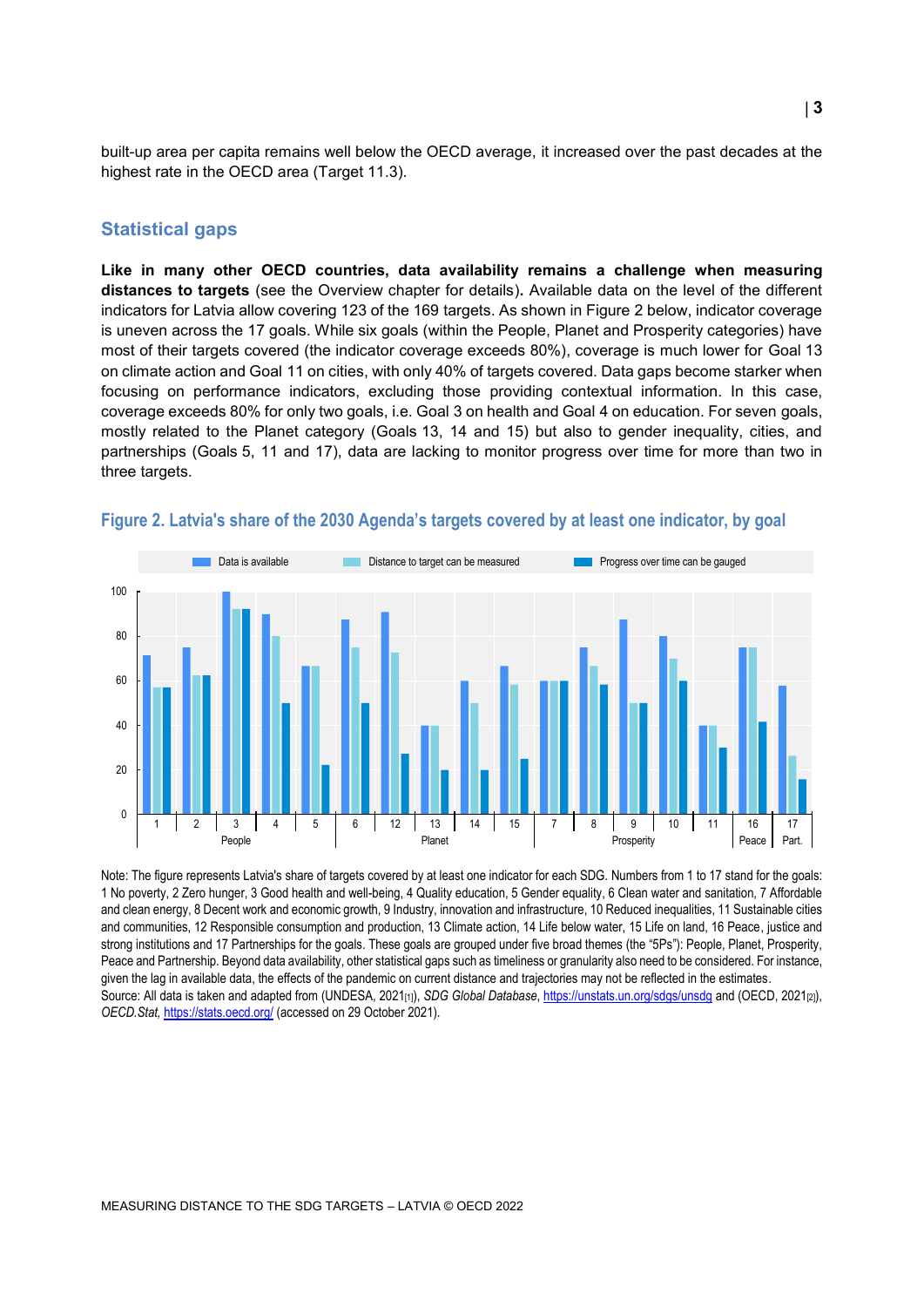# **Detailed information**

While some SDG Targets are, on average, close to being met, performance is very uneven across the 17 Goals of the 2030 Agenda for Sustainable Development. [Table](#page-3-0) 1 presents an overview of Latvia's progress towards targets based on available data for each of the 17 Goals. It shows that distances to Targets and trends over time differ significantly even when considering a specific goal.

| Goal           | Target | Short Label                           | Distance to<br>Target (s.u.) | <b>Trend Assessment</b>                                              | OECD Average<br>distance (s.u.) | <b>OECD Trend Assessment</b>                                         |
|----------------|--------|---------------------------------------|------------------------------|----------------------------------------------------------------------|---------------------------------|----------------------------------------------------------------------|
| 1              | 1.1    | Extreme poverty                       | 0.00                         | Target is achieved or on<br>track to being achieved                  | 0.00                            | Target is achieved or on<br>track to being achieved                  |
| 1              | 1.2    | Poverty in all its<br>dimensions      | 2.37                         | No progress or moving away<br>from the SDG target                    | 1.41                            | No progress or moving away<br>from the SDG target                    |
| 1              | 1.3    | Social protection<br>coverage         | 0.51                         | No progress or moving away<br>from the SDG target                    | 0.80                            | No progress or moving away<br>from the SDG target                    |
| 1              | 1.4    | Access to basic services              | 0.81                         | Progress has been made,<br>but is insufficient to meet the<br>target | 0.00                            | Target is achieved or on<br>track to being achieved                  |
| 2              | 2.1    | Hunger                                | 0.40                         | No progress or moving away<br>from the SDG target                    | 0.28                            | No progress or moving away<br>from the SDG target                    |
| 2              | 2.2    | Malnutrition                          | 3.44                         | No progress or moving away<br>from the SDG target                    | 2.46                            | No progress or moving away<br>from the SDG target                    |
| $\overline{2}$ | 2.4    | Sustainable production                | 0.60                         | No progress or moving away<br>from the SDG target                    | 1.34                            | No progress or moving away<br>from the SDG target                    |
| $\overline{2}$ | 2.5    | Diversity of seeds and<br>livestocks* | 4.20                         | No progress or moving away<br>from the SDG target                    | 3.59                            | No progress or moving away<br>from the SDG target                    |
| $\overline{2}$ | 2.c    | Food prices anomalies                 | 0.00                         | Target is achieved or on<br>track to being achieved                  | 0.00                            | Target is achieved or on<br>track to being achieved                  |
| 3              | 3.1    | Maternal mortality                    | 0.00                         | Target is achieved or on<br>track to being achieved                  | 0.00                            | Target is achieved or on<br>track to being achieved                  |
| 3              | 3.2    | Death of newborns and<br>children     | 0.00                         | Target is achieved or on<br>track to being achieved                  | 0.00                            | Target is achieved or on<br>track to being achieved                  |
| 3              | 3.3    | Communicable diseases                 | 1.01                         | Progress has been made,<br>but is insufficient to meet the<br>target | 0.56                            | Progress has been made,<br>but is insufficient to meet the<br>target |
| 3              | 3.4    | Premature mortality                   | 2.97                         | Progress has been made,<br>but is insufficient to meet the<br>target | 1.26                            | Progress has been made,<br>but is insufficient to meet the<br>target |
| 3              | 3.5    | Prevention of Substance<br>abuse      | 2.12                         | No progress or moving away<br>from the SDG target                    | 0.63                            | Progress has been made,<br>but is insufficient to meet the<br>target |
| 3              | 3.6    | Road traffic accidents*               | 1.33                         | Progress has been made,<br>but is insufficient to meet the<br>target | 0.78                            | Progress has been made,<br>but is insufficient to meet the<br>target |
| 3              | 3.7    | Access to sexual health-<br>care      | 0.54                         | Progress has been made,<br>but is insufficient to meet the<br>target | 0.58                            | Progress has been made,<br>but is insufficient to meet the<br>target |
| 3              | 3.8    | Health coverage                       | 3.11                         | Progress has been made,<br>but is insufficient to meet the<br>target | 1.79                            | Progress has been made,<br>but is insufficient to meet the<br>target |
| 3              | 3.9    | Deaths and illness from<br>pollution  | 1.39                         | Progress has been made,<br>but is insufficient to meet the<br>target | 0.55                            | No progress or moving away<br>from the SDG target                    |
| 3              | 3.a    | Tobacco consumption                   | 4.02                         | Progress has been made,<br>but is insufficient to meet the<br>target | 2.65                            | Progress has been made,<br>but is insufficient to meet the<br>target |

# <span id="page-3-0"></span>**Table 1. Latvia distances to targets and recent trends**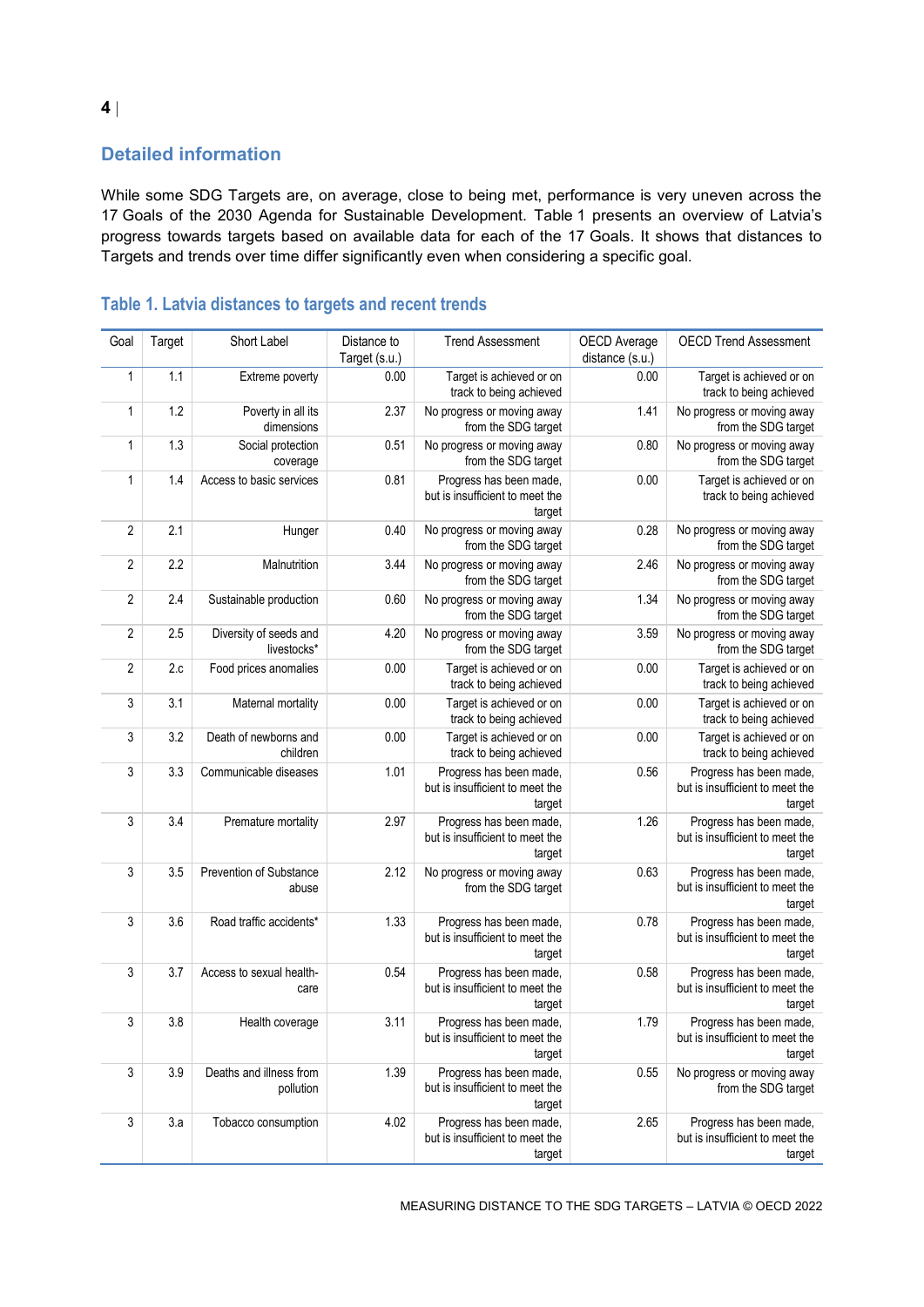| Goal | Target | Short Label                           | Distance to<br>Target (s.u.) | <b>Trend Assessment</b>                                              | OECD Average<br>distance (s.u.) | <b>OECD Trend Assessment</b>                                         |
|------|--------|---------------------------------------|------------------------------|----------------------------------------------------------------------|---------------------------------|----------------------------------------------------------------------|
| 3    | 3.b    | Vaccination                           | 0.41                         | Target is achieved or on<br>track to being achieved                  | 0.37                            | Target is achieved or on<br>track to being achieved                  |
| 3    | 3.d    | Health emergency<br>preparedness      | 1.30                         | Target is achieved or on<br>track to being achieved                  | 1.19                            | Target is achieved or on<br>track to being achieved                  |
| 4    | 4.1    | Primary and secondary<br>education    | 0.81                         | No progress or moving away<br>from the SDG target                    | 1.17                            | No progress or moving away<br>from the SDG target                    |
| 4    | 4.2    | Pre-primary education                 | 0.00                         | No progress or moving away<br>from the SDG target                    | 0.24                            | Target is achieved or on<br>track to being achieved                  |
| 4    | 4.3    | Lifelong learning                     | 1.27                         | No progress or moving away<br>from the SDG target                    | 1.25                            | No progress or moving away<br>from the SDG target                    |
| 4    | 4.4    | Skills for employment                 | 1.97                         | No progress or moving away<br>from the SDG target                    | 1.23                            | No progress or moving away<br>from the SDG target                    |
| 4    | 4.5    | Disparities in education              | 1.18                         | No progress or moving away<br>from the SDG target                    | 1.49                            | No progress or moving away<br>from the SDG target                    |
| 4    | 4.7    | Skills for sustainable<br>development | 0.38                         | n.a.                                                                 | 1.04                            | n.a.                                                                 |
| 4    | 4.a    | <b>Education facilities</b>           | 0.00                         | n.a.                                                                 | 0.05                            | n.a.                                                                 |
| 4    | 4.c    | Qualification of teachers             | 0.00                         | n.a.                                                                 | 0.60                            | n.a.                                                                 |
| 5    | 5.1    | Discrimination against<br>women       | 1.39                         | n.a.                                                                 | 1.32                            | n.a.                                                                 |
| 5    | 5.2    | Violence against women                | 1.38                         | n.a.                                                                 | 0.89                            | n.a.                                                                 |
| 5    | 5.3    | Harmful practices                     | 2.31                         | n.a.                                                                 | 1.37                            | n.a.                                                                 |
| 5    | 5.4    | Unpaid care and<br>domestic work      | 2.48                         | n.a.                                                                 | 1.79                            | n.a.                                                                 |
| 5    | 5.5    | Women's participation                 | 1.32                         | No progress or moving away<br>from the SDG target                    | 1.89                            | Progress has been made,<br>but is insufficient to meet the<br>target |
| 5    | 5.b    | Women's empowerment                   | 0.48                         | Target is achieved or on<br>track to being achieved                  | 0.53                            | Target is achieved or on<br>track to being achieved                  |
| 6    | 6.1    | Access to drinking water              | 0.09                         | Progress has been made,<br>but is insufficient to meet the<br>target | 0.15                            | Target is achieved or on<br>track to being achieved                  |
| 6    | 6.2    | Waste water treatment                 | 0.38                         | Progress has been made,<br>but is insufficient to meet the<br>target | 0.35                            | Progress has been made,<br>but is insufficient to meet the<br>target |
| 6    | 6.3    | Water quality                         | 0.52                         | Target is achieved or on<br>track to being achieved                  | 0.68                            | Target is achieved or on<br>track to being achieved                  |
| 6    | 6.4    | Water-use efficiency                  | 0.22                         | Target is achieved or on<br>track to being achieved                  | 0.54                            | Progress has been made,<br>but is insufficient to meet the<br>target |
| 6    | 6.5    | Water resources<br>management         | 1.11                         | n.a.                                                                 | 0.98                            | n.a.                                                                 |
| 6    | 6.6    | Water-related<br>ecosystems*          | 1.74                         | n.a.                                                                 | 2.18                            | n.a.                                                                 |
| 7    | 7.1    | Access to energy                      | 0.00                         | Target is achieved or on<br>track to being achieved                  | 0.00                            | Target is achieved or on<br>track to being achieved                  |
| 7    | 7.2    | Clean energy                          | 0.21                         | No progress or moving away<br>from the SDG target                    | 0.62                            | Progress has been made,<br>but is insufficient to meet the<br>target |
| 7    | 7.3    | Energy efficiency                     | 0.82                         | Progress has been made,<br>but is insufficient to meet the<br>target | 0.98                            | Progress has been made,<br>but is insufficient to meet the<br>target |
| 8    | 8.1    | GDP growth                            | 0.82                         | No progress or moving away<br>from the SDG target                    | 1.89                            | No progress or moving away<br>from the SDG target                    |
| 8    | 8.2    | Productivity                          | 0.84                         | No progress or moving away<br>from the SDG target                    | 1.77                            | No progress or moving away<br>from the SDG target                    |
| 8    | 8.4    | Material footprint                    | 1.42                         | No progress or moving away                                           | 0.82                            | Progress has been made,                                              |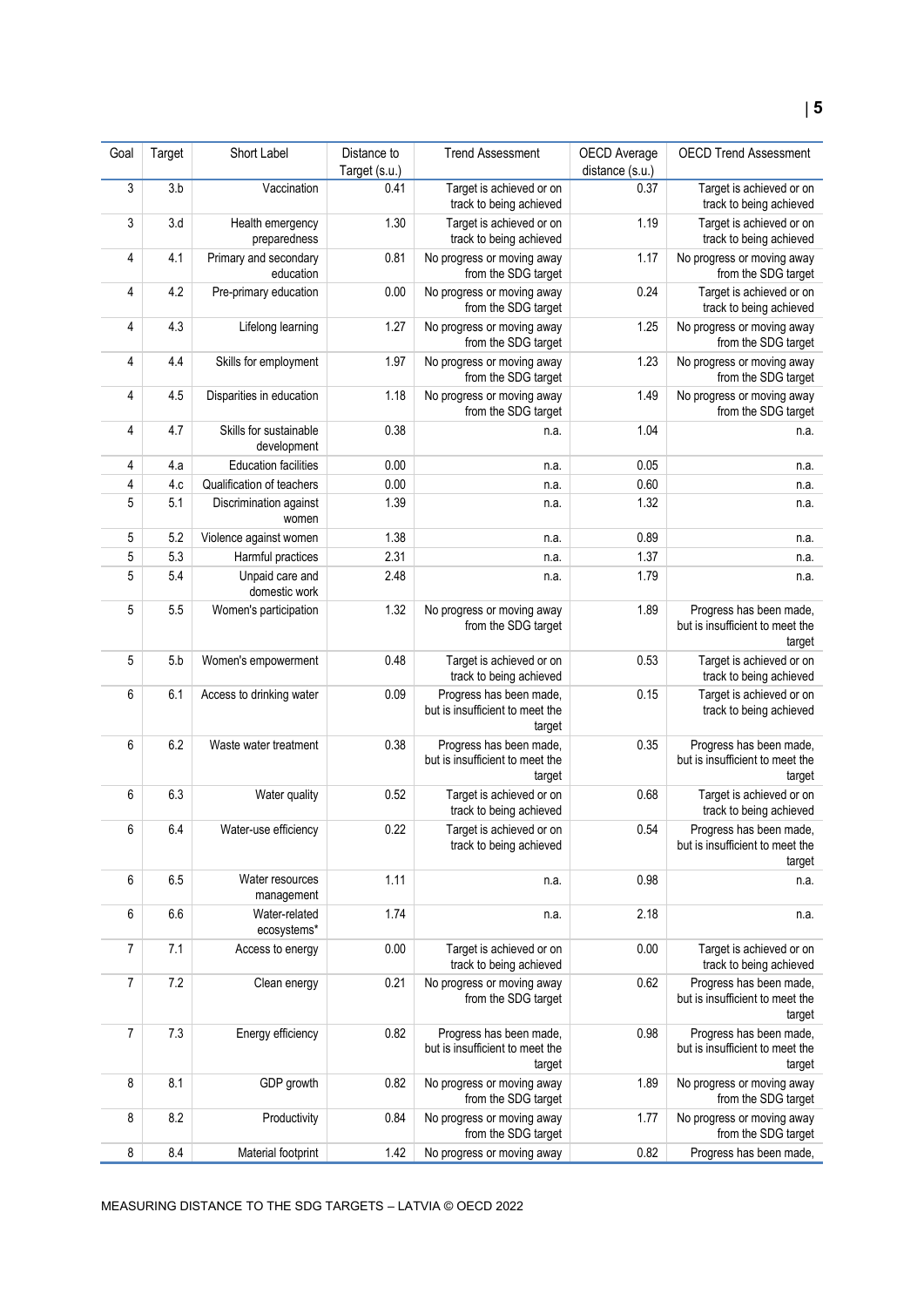| Goal | Target | Short Label                           | Distance to<br>Target (s.u.) | <b>Trend Assessment</b>                                              | OECD Average<br>distance (s.u.) | <b>OECD Trend Assessment</b>                                         |
|------|--------|---------------------------------------|------------------------------|----------------------------------------------------------------------|---------------------------------|----------------------------------------------------------------------|
|      |        |                                       |                              | from the SDG target                                                  |                                 | but is insufficient to meet the<br>target                            |
| 8    | 8.5    | Employment                            | 1.60                         | No progress or moving away<br>from the SDG target                    | 0.97                            | No progress or moving away<br>from the SDG target                    |
| 8    | 8.6    | <b>NEET</b>                           | 1.44                         | Progress has been made,<br>but is insufficient to meet the<br>target | 1.69                            | No progress or moving away<br>from the SDG target                    |
| 8    | 8.8    | Labour rights                         | 0.33                         | No progress or moving away<br>from the SDG target                    | 0.80                            | Progress has been made,<br>but is insufficient to meet the<br>target |
| 8    | 8.10   | <b>Financial institutions</b>         | 0.23                         | Progress has been made,<br>but is insufficient to meet the<br>target | 0.45                            | Target is achieved or on<br>track to being achieved                  |
| 8    | 8.b    | Strategy for youth<br>employment      | 0.00                         | n.a.                                                                 | 0.45                            | n.a.                                                                 |
| 9    | 9.2    | Sustainable industry                  | 1.64                         | No progress or moving away<br>from the SDG target                    | 0.95                            | No progress or moving away<br>from the SDG target                    |
| 9    | 9.4    | Environmental impact                  | 0.49                         | Target is achieved or on<br>track to being achieved                  | 0.87                            | Progress has been made,<br>but is insufficient to meet the<br>target |
| 9    | 9.5    | Research and<br>development           | 2.44                         | Progress has been made,<br>but is insufficient to meet the<br>target | 1.06                            | Progress has been made,<br>but is insufficient to meet the<br>target |
| 9    | 9.c    | ICT                                   | 0.83                         | Progress has been made,<br>but is insufficient to meet the<br>target | 0.36                            | Progress has been made,<br>but is insufficient to meet the<br>target |
| 10   | 10.1   | Income distribution                   | 1.44                         | No progress or moving away<br>from the SDG target                    | 1.23                            | No progress or moving away<br>from the SDG target                    |
| 10   | 10.2   | Social inclusion                      | 2.23                         | No progress or moving away<br>from the SDG target                    | 1.54                            | No progress or moving away<br>from the SDG target                    |
| 10   | 10.3   | Inequalities of outcome               | 1.91                         | No progress or moving away<br>from the SDG target                    | 1.27                            | Progress has been made,<br>but is insufficient to meet the<br>target |
| 10   | 10.4   | Redistribution                        | 1.28                         | No progress or moving away<br>from the SDG target                    | 1.12                            | No progress or moving away<br>from the SDG target                    |
| 10   | 10.5   | <b>Financial markets</b>              | 1.04                         | Progress has been made,<br>but is insufficient to meet the<br>target | 0.90                            | No progress or moving away<br>from the SDG target                    |
| $10$ | 10.7   | Migration                             | 1.76                         | n.a.                                                                 | 0.69                            | n.a.                                                                 |
| 10   | 10.a   | Tariff-lines                          | 0.09                         | Target is achieved or on<br>track to being achieved                  | 0.93                            | Progress has been made,<br>but is insufficient to meet the<br>target |
| 11   | 11.1   | Housing                               | 3.06                         | No progress or moving away<br>from the SDG target                    | 0.80                            | No progress or moving away<br>from the SDG target                    |
| 11   | 11.3   | Urbanization                          | 3.45                         | No progress or moving away<br>from the SDG target                    | 1.19                            | Progress has been made,<br>but is insufficient to meet the<br>target |
| 11   | 11.6   | Environmental impact of<br>cities     | 0.49                         | Progress has been made,<br>but is insufficient to meet the<br>target | 0.49                            | Progress has been made,<br>but is insufficient to meet the<br>target |
| 11   | 11.a   | Urban policies                        | 0.00                         | n.a.                                                                 | 0.23                            | n.a.                                                                 |
| 12   | 12.1   | Sustainable cons. and<br>prod.        | 0.00                         | n.a.                                                                 | 0.00                            | n.a.                                                                 |
| 12   | 12.2   | Efficient use of natural<br>resources | 1.26                         | No progress or moving away<br>from the SDG target                    | 0.87                            | Progress has been made,<br>but is insufficient to meet the<br>target |
| 12   | 12.3   | Food waste                            | 1.38                         | n.a.                                                                 | 1.36                            | n.a.                                                                 |
| 12   | 12.4   | Chemical and                          | 0.99                         | n.a.                                                                 | 1.02                            | n.a.                                                                 |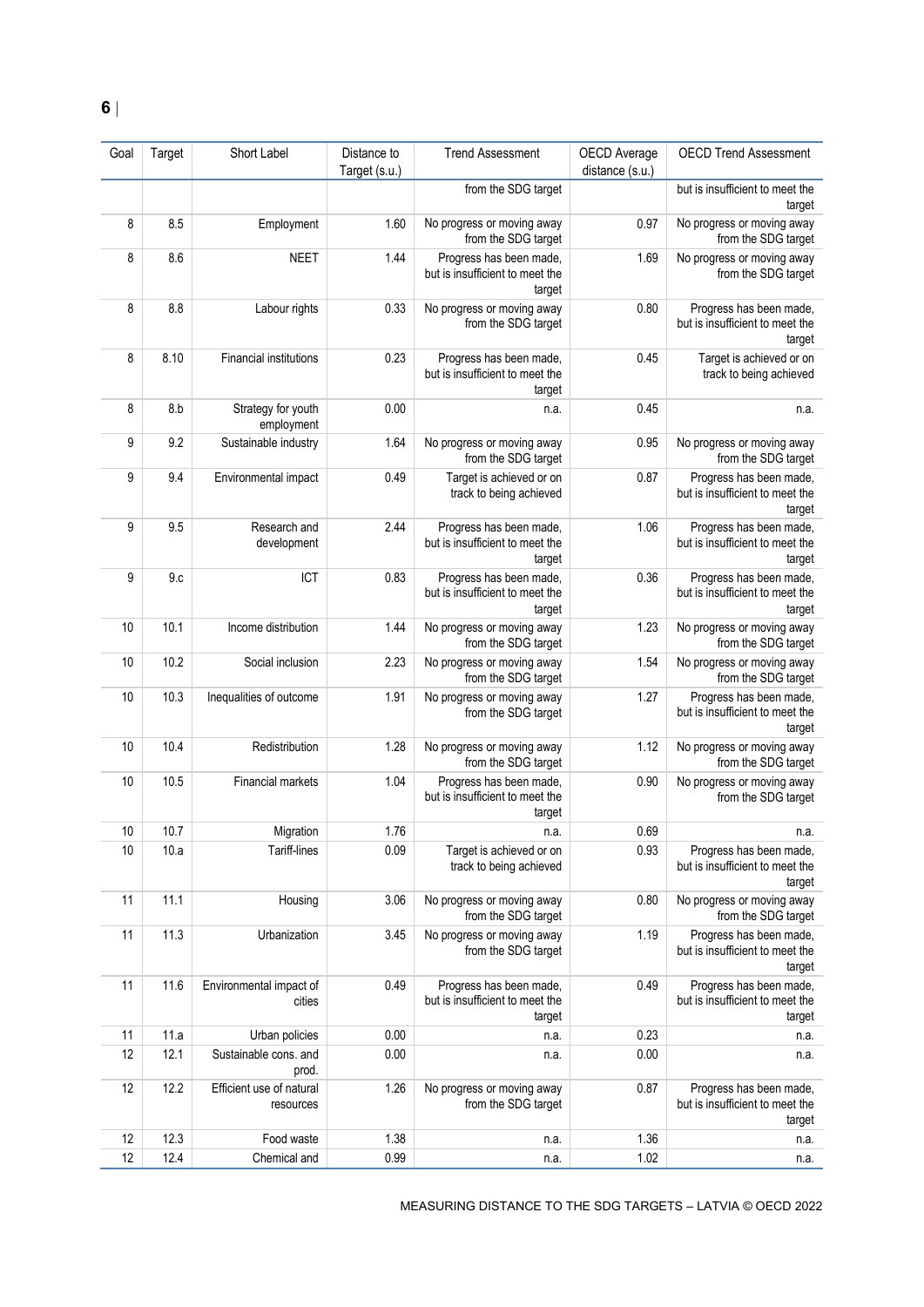#### Goal Target Short Label Distance to Target (s.u.) Trend Assessment OECD Average distance (s.u.) OECD Trend Assessment hazardous waste<sup>\*</sup> 12 12.5 Waste generation 0.60 Progress has been made, but is insufficient to meet the target 0.66 **Progress has been made,** but is insufficient to meet the target 12 12.7 Public procurement practices 0.00 n.a. 0.00 n.a. 12 12.8 Education for sustainability 0.38 n.a. 1.04 n.a. 12 12.b Tourism sustainability 2.38 No progress or moving away from the SDG target 1.87 No progress or moving away from the SDG target 13 13.2 Greenhouse gas emissions 0.54 No progress or moving away from the SDG target 1.15 Progress has been made, but is insufficient to meet the target 13 13.3 Education for sustainability 0.38 n.a. 1.04 n.a. 14 | 14.1 | Marine pollution\*\* | 1.87 | Progress has been made, but is insufficient to meet the target 1.84 Progress has been made, but is insufficient to meet the target 14 14.4 Overfishing and IUU fishing\* 0.94 n.a. 1.78 n.a. 14 14.5 Protected marine areas<sup>\*</sup> 0.00 Target is achieved or on track to being achieved 0.38 Progress has been made, but is insufficient to meet the target 14 14.6 Harmful subsidies to fisheries\*  $0.00$  n.a.  $n.a.$   $0.36$  n.a. 14 14.b Small-scale fisheries 1.80 n.a. 1.64 n.a. 1.64 n.a. 15 15.1 Ecosystem protection\* 0.00 Target is achieved or on track to being achieved 0.74 Progress has been made, but is insufficient to meet the target 15 15.2 Sustainable use of forest\* 0.40 Target is achieved or on track to being achieved 0.60 Target is achieved or on track to being achieved 15 15.3 Desertification 1.18 n.a. 1.04 n.a. 1.04 n.a. 15 15.5 Threatened species<sup>\*</sup> 0.12 No progress or moving away from the SDG target 1.20 No progress or moving away from the SDG target 15 15.6 Benefits from genetic resources 1.10 n.a. 0.78 n.a. 15 15.8 Invasive alien species<sup>\*</sup> 1.20 n.a. 1.20 n.a. 0.30 n.a. 15 15.9 National and local planning\* 0.00 **n.a.** n.a.  $0.54$  n.a. 16 16.1 Violence and related deaths 1.09 Progress has been made, but is insufficient to meet the target 0.66 Progress has been made, but is insufficient to meet the target 16 16.2 Violence against children 0.61 No progress or moving away from the SDG target 0.65 No progress or moving away from the SDG target 16 16.3 Rule of law 1.80 Progress has been made. but is insufficient to meet the target 2.33 No progress or moving away from the SDG target 16 16.5 Corruption and bribery 0.00 n.a. 0.17 n.a. 0.17 n.a. 16 16.6 Accountable institutions 2.96 Progress has been made, but is insufficient to meet the target 2.26 Progress has been made, but is insufficient to meet the target 16 16.7 Inclusive decisionmaking 2.13 **n.a.** n.a. 1.85 **n.a.** n.a. 16 16.9 Legal identity for all 0.00 n.a. 0.00 n.a. 16 16.10 Access to information 0.00 n.a. 0.00 n.a. 16 16.a National institutions 0.00 Target is achieved or on 0.54 Target is achieved or on

track to being achieved

track to being achieved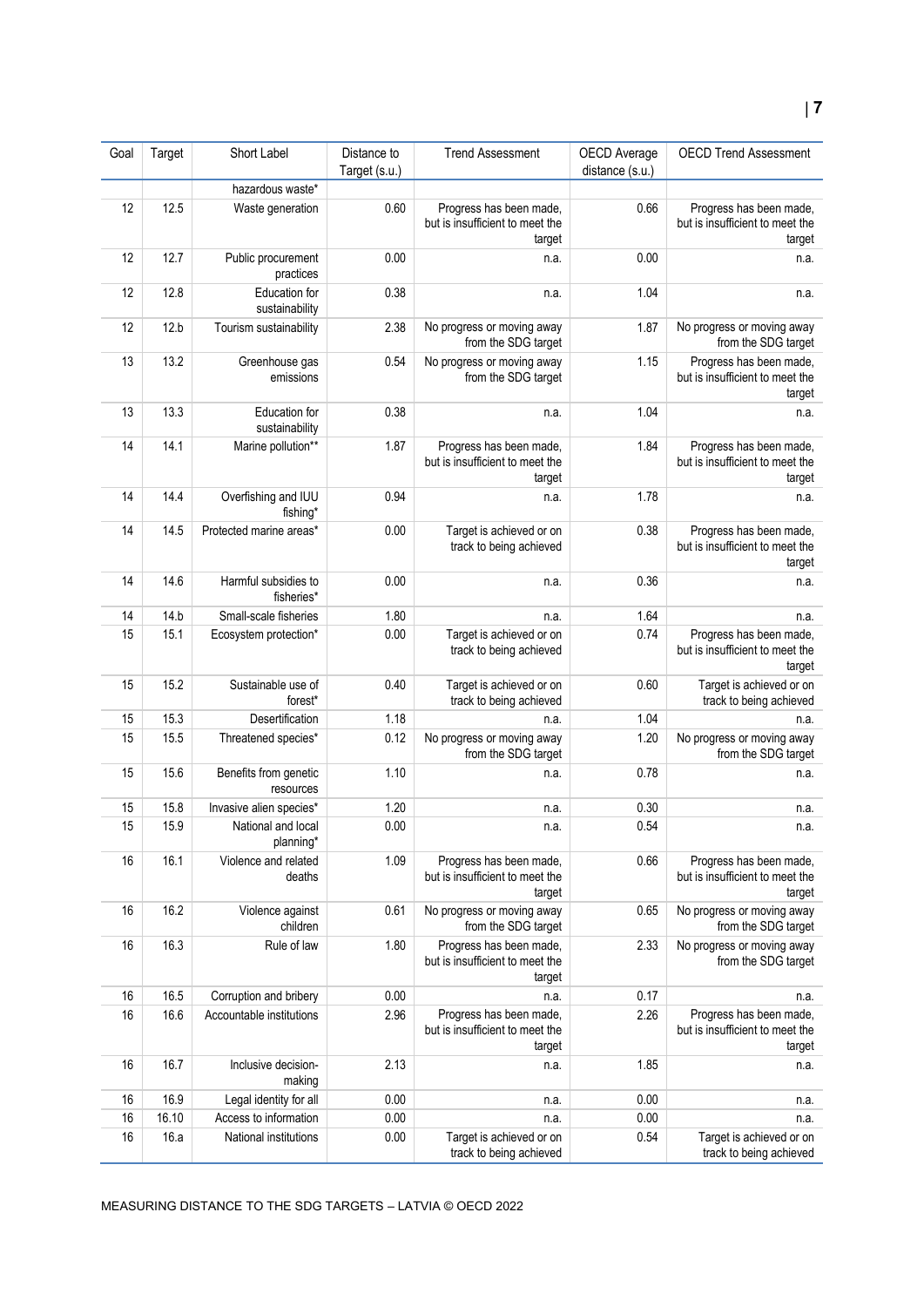| Goal | Target | Short Label                                    | Distance to<br>Target (s.u.) | <b>Trend Assessment</b>                                              | OECD Average<br>distance (s.u.) | <b>OECD Trend Assessment</b>                                         |
|------|--------|------------------------------------------------|------------------------------|----------------------------------------------------------------------|---------------------------------|----------------------------------------------------------------------|
| 17   | 17.2   | Official Development<br>Assistance             | 1.81                         | Progress has been made,<br>but is insufficient to meet the<br>target | 0.94                            | Progress has been made,<br>but is insufficient to meet the<br>target |
| 17   | 17.10  | Multilateral trading<br>system                 | 0.01                         | Target is achieved or on<br>track to being achieved                  | 0.45                            | Target is achieved or on<br>track to being achieved                  |
| 17   | 17.12  | Market access for least<br>developed countries | 0.22                         | Progress has been made,<br>but is insufficient to meet the<br>target | 0.72                            | No progress or moving away<br>from the SDG target                    |
| 17   | 17.18  | Statistical capacity                           | 0.00                         | n.a.                                                                 | 0.09                            | n.a.                                                                 |
| 17   | 17.19  | Statistical capacity-<br>building              | 0.00                         | n.a.                                                                 | 0.11                            | n.a.                                                                 |

Note: \* refers to targets with a 2020 deadline. \*\* refers to targets with a 2025 deadline. The OECD average is measured as the simple average across OECD countries with available data

Source: All data is taken and adapted from (UNDESA, 2021<sub>[1]</sub>), *SDG Global Database*[, https://unstats.un.org/sdgs/unsdg](https://unstats.un.org/sdgs/unsdg) and (OECD, 2021<sub>[2]</sub>), *OECD.Stat,* <https://stats.oecd.org/> (accessed on 29 October 2021).

# <span id="page-7-0"></span>**How to read this country profile**

The OECD report *The Short and Winding Road to 2030: Measuring Distance to the SDG Targets* evaluates the distance that OECD countries need to travel to meet SDG targets for which data are currently available. It also looks at whether countries have been moving towards or away from these targets, and how likely they are to meet their commitments by 2030, based on an analysis of recent trends and the observed volatility in the different indicators.

As most authors and international organisations, this report adopts a rather simple geometric growth model for assessing the direction and pace of recent changes in the context of the SDGs. Yet, instead of making direct estimates of the value of the indicator by 2030, it models the likelihood of achieving a specific level using Monte Carlo simulations.

While the report provides an overview of where OECD countries, taken as a whole, currently stand, country profiles provide details of the performance and data availability of individual OECD countries.

#### *How to read the OECD SDG Wheel?*

Progress on SDGs requires a granular understanding of countries' strengths and weaknesses based on the consideration of the 169 targets of the 2030 Agenda. [Figure](#page-0-0) 1 shows both **current achievements** (in the inner circle; the longer the bar, the smaller the distance remaining to be travelled) **as well as whether OECD countries are on track** (or are at least making progress) to meet their commitments by 2030 (in the outer circle).

The length of each bar shows current level of achievement on each target. As detailed in the Methodological Annex, countries' distance to target is measured as the "standardised difference" between a country's current position and the target end-value. For each indicator, the standardised measurement unit (s.u.) is the standard deviation observed among OECD countries in the reference year (i.e. the year closest to 2015). Therefore, the longer the bar, the shorter the distance still to be travelled to reach the target by 2030. The colours of the bars applied to the various targets refer to the goals they pertain to.

The outer ring shows how OECD countries are performing over time and how likely they are to meet the different targets by 2030 based on the observed trends of the various indicators. It uses stoplight colours to classify the progress towards the target: